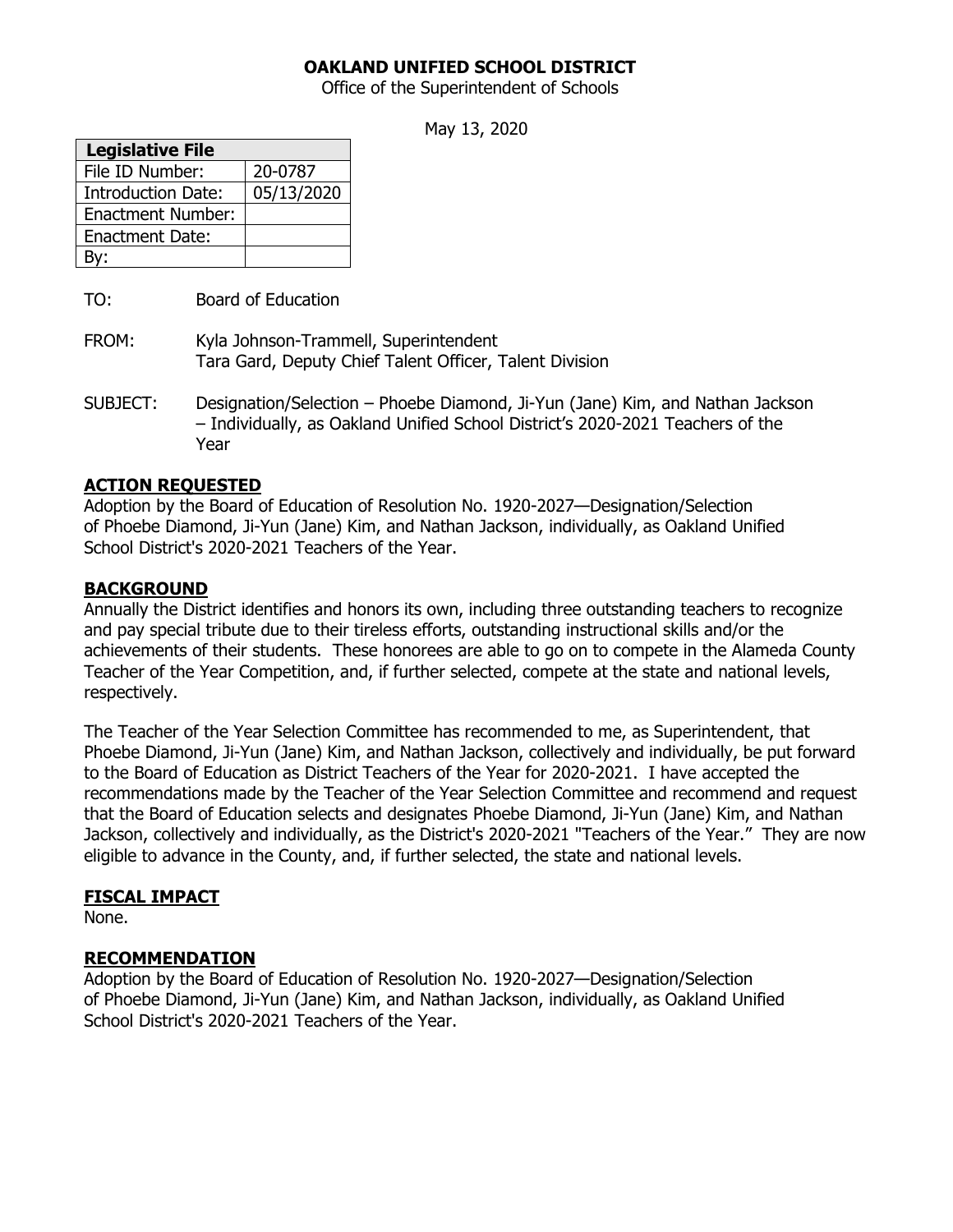### **RESOLUTION OF THE BOARD OF EDUCATION OF THE OAKLAND UNIFIED SCHOOL DISTRICT Resolution No. 1920-2027**

- Designation/Selection of Phoebe Diamond, Ji-Yun (Jane) Kim, and Nathan Jackson, Individually, as Oakland Unified School District's 2020-2021 Teachers of the Year -

**WHEREAS**, the goal of the District's Teacher of the Year program is to identify and honor outstanding teachers and to celebrate and pay special tribute to the tireless efforts of outstanding instructors, and

**WHEREAS,** each year the District selects up to three instructors, collectively and individually, as "Teachers of the Year" and these teachers represent the District in the Alameda County Teacher of the Year competition, and:

**WHEREAS,** if selected in the County competition, one or more of these teachers will go on to compete at the state and national levels; and

**WHEREAS,** the District's Teacher of the Year Team has received and considered applications from nominated candidates for District's 2020-2021 Teacher of the Year, and;

**WHEREAS,** the Teacher of the Year Team has recommended to Superintendent Kyla Johnson-Trammel that Phoebe Diamond, Ji-Yun (Jane) Kim, and Nathan Jackson, collectively and individually, be recommended to the Board of Education for selection as Oakland Unified School District's 2020- 2021 "Teachers of the Year"; and

WHEREAS, Phoebe Diamond, 3<sup>rd</sup> Grade Teacher at Chabot Elementary, has served Oakland Unified for several years in multiple roles beyond the classroom such as Chairperson, Leader and Presenter. She has been a long-term Lead Math teacher, Member of the Site Instructional Leadership Team, and Member of the Math Core Curriculum Production Team. Ms. Diamond has taught at OUSD for over twenty-nine years and she has come to savor valued memories; for instance, recalling having overheard students who had struggled linguistically and academically using academic language to convince their peers. Or how, after having provided opportunities for students to shine and receive recognition from their peers, she has been moved to tears while typing their Appreciation Day statements for each other, later learning from former students that they still have their lists from third grade. She is known for having high expectations for every child and for having an unshakeable belief that every child can master the standards; she is said to do everything in her power to ensure students succeed. Additionally, she believes developing students' metacognitive awareness is a key element to their success. Colleagues say that Ms. Diamond's young scholars are fully supported to use evidence, show their thinking, explain their answers and dig more deeply into the curriculum. Her classroom is a place where academic discussions and vocabulary are commonplace. She is the kind of educator who has mastered critical social and emotional applications; she understands that no child succeeds if they do not feel supported, seen and valued. She is known to pause a lesson in midstream when an important social/emotional learning opportunity presents itself and to utilize the teaching moment; and

**WHEREAS,** Ji-Yun (Jane) Kim, 9<sup>th</sup> grade Biology, 11<sup>th</sup> grade Physiology, and Advanced Placement (AP) Biology Teacher at Fremont High School, functions additionally as a Site-Based Coach, Science Department Chair and 9th Grade Co-Lead and has also served OUSD as a Beginning Teacher Support & Assessment Coach, Curriculum Developer, and as a High School Science Specialist with the Academic Innovation Division of OUSD. She has gone to great lengths to ensure her classroom is a safe space